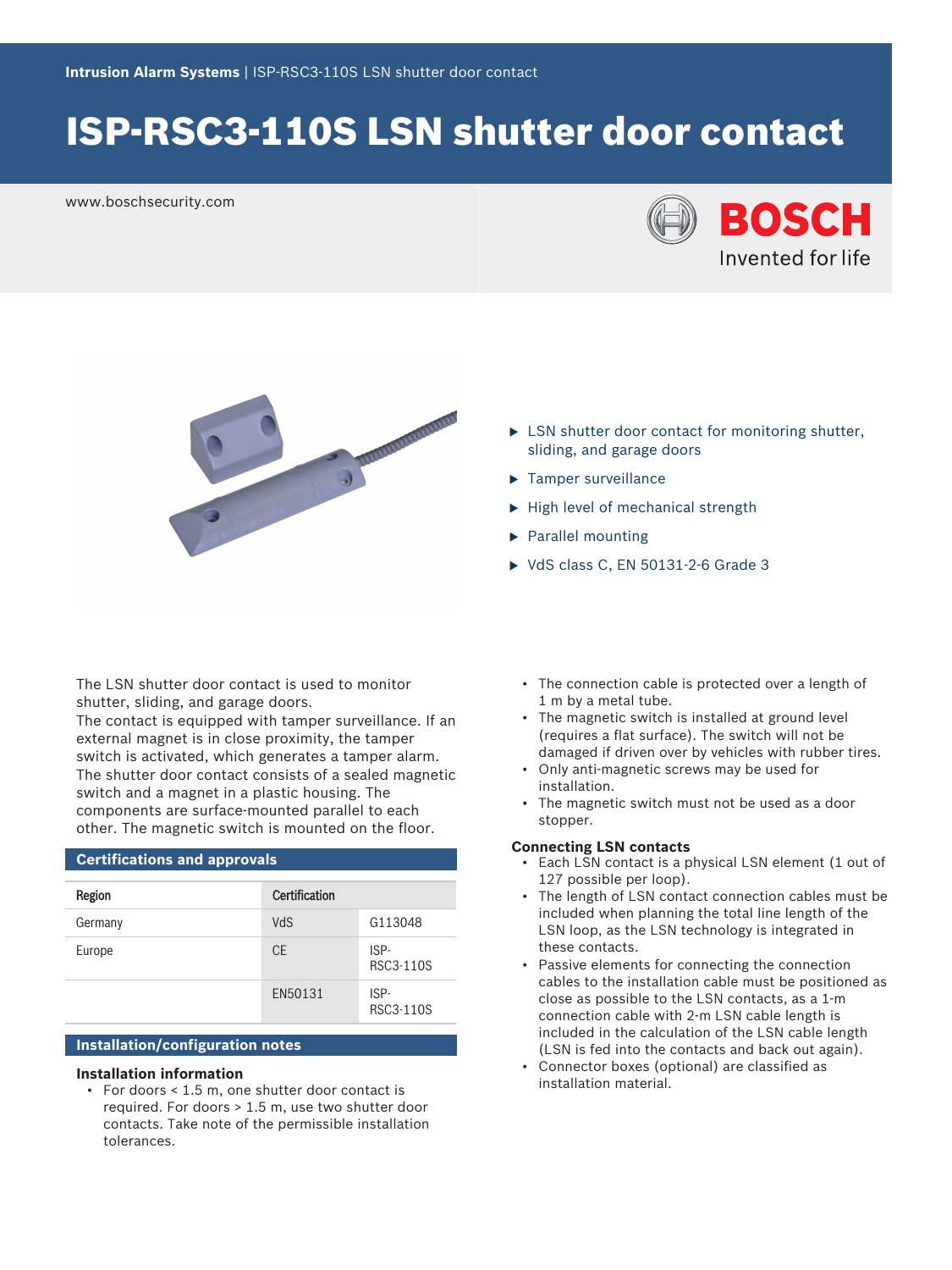### **LSN (Local Security Network)**

In the event of wire breakage or short-circuits, all LSN elements in the LSN loop continue to be monitored. In this case, the system automatically creates two stub lines that continue to monitor from both sides up to the location of the fault.

#### **Testing LSN contacts**

- Reed switch and microswitch functions can be checked before installation using a high-Ohm multimeter or continuity checker (for diode paths).
- The resistance values are approximate values; a large change in resistance is significant.



1 Contact us

- 2 High-ohm multimeter
	- Contact open: approx. 3 MOhm
	- Contact closed: approx. 1 MOhm

Only the intrusion contact can be checked in this way. The tamper switch can be checked in conjunction with the LSN control panel or with the LSN testing device (software version 3.x onward).

#### **Parts included**

| Type            | Qtv. | <b>Components</b>                                                                                           |
|-----------------|------|-------------------------------------------------------------------------------------------------------------|
| $ISP-RSC3-110S$ |      | Shutter door contact with 4-m<br>connection cable and magnet incl.<br>installation materials and metal tube |

#### **Technical specifications**

| LSN operating voltage          | 15 V to 33 V                                                                                         |
|--------------------------------|------------------------------------------------------------------------------------------------------|
| Reed contact type              | Normally open contact                                                                                |
| Switch tolerance               | $>10^{7}$                                                                                            |
| Installation distance          | $> 25$ mm                                                                                            |
| Magnetic material              | AINiCo 500                                                                                           |
| Temperature range              | $-25^{\circ}$ C to $+70^{\circ}$ C                                                                   |
| Connection cable               | LiY(St)Y 4 x 0.22 mm <sup>2</sup> , white                                                            |
| Cable length                   | 4 <sub>m</sub>                                                                                       |
| Cable protection tube          | Flexible metal tube, diameter:<br>6/9 mm, covered in plastic,<br>length: $1 \text{ m}$ , color: gray |
| Housing material/color         | Plastic/gray                                                                                         |
| Weight (with cable and magnet) | Approx. 285 g                                                                                        |
| Switch dimension               | 150 x 40 x 13.5 mm                                                                                   |
| Magnet dimension               | $65 \times 42 \times 35$ mm                                                                          |

| Protection category        | IP <sub>67</sub> |
|----------------------------|------------------|
| Environmental class VdS/EN | III/III A        |

#### **Ordering information**

### **ISP-RSC3-110S LSN shutter door contact**

For monitoring shutter, sliding, and garage doors, tamper surveillance Order number **ISP-RSC3-110S**